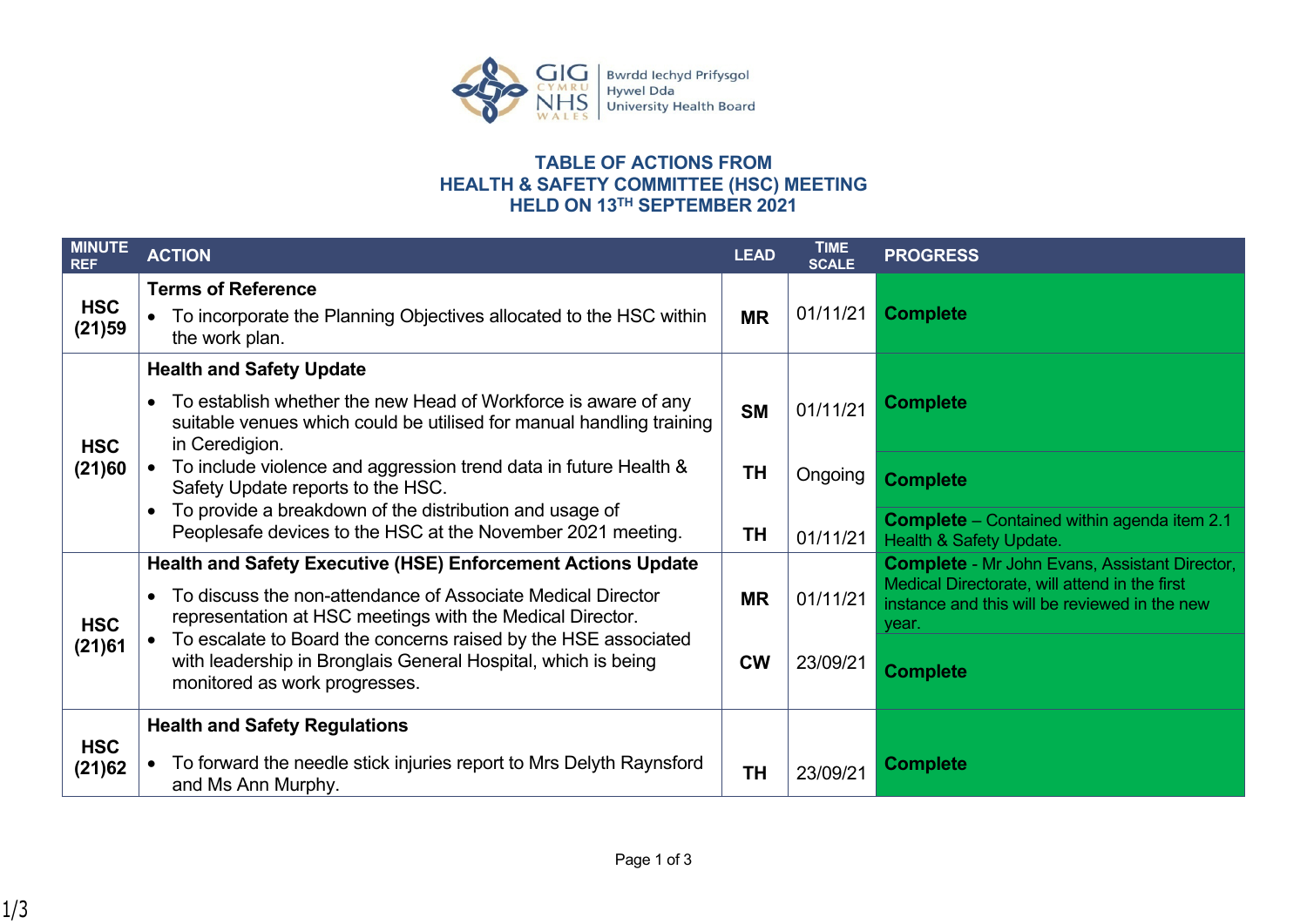| <b>MINUTE</b><br><b>REF</b> | <b>ACTION</b>                                                                                                                                                                                              | <b>LEAD</b> | <b>TIME</b><br><b>SCALE</b> | <b>PROGRESS</b>                                                                                                                                                                                                                                                                                                                                                                                                                                                       |
|-----------------------------|------------------------------------------------------------------------------------------------------------------------------------------------------------------------------------------------------------|-------------|-----------------------------|-----------------------------------------------------------------------------------------------------------------------------------------------------------------------------------------------------------------------------------------------------------------------------------------------------------------------------------------------------------------------------------------------------------------------------------------------------------------------|
|                             | To include a sharps update within the Health & Safety update<br>report to be presented at the HSC meeting in November 2021.                                                                                | <b>TH</b>   | 01/11/21                    | <b>Complete</b>                                                                                                                                                                                                                                                                                                                                                                                                                                                       |
|                             | <b>Fire Safety Update Report</b>                                                                                                                                                                           |             |                             |                                                                                                                                                                                                                                                                                                                                                                                                                                                                       |
| <b>HSC</b><br>(21)63        | To provide an update to the HSC, once received, with regard to fire<br>training level 2 compliance figures.                                                                                                | <b>RE</b>   | 01/11/21                    | <b>Complete</b> - Update contained within agenda<br>item 2.3 Fire Safety Update Report.                                                                                                                                                                                                                                                                                                                                                                               |
|                             | To determine whether South Pembrokeshire Hospital has been<br>$\bullet$<br>considered to support Phase 2 works.                                                                                            | <b>RE</b>   | 01/11/21                    | <b>Complete</b> - The opportunity to use South<br>Pembrokeshire Hospital (SPH) for the<br>temporary decant ward has been fully<br>considered by the General Management team<br>at Withybush General Hospital (WGH). It has<br>been confirmed that this would not be a<br>workable solution, given the acuity of patients<br>located within this decant ward and the ability of<br>clinical staff to support the patients, given the<br>distances between SPH and WGH. |
|                             | To ensure that the consideration of alternative options/sites for the<br>$\bullet$<br>Phase 2 works is included within the appendices to the Business<br>Justification Case submitted to Welsh Government. | <b>RE</b>   | 01/11/21                    | <b>Complete</b> – Welsh Government have now<br>approved funding support for the Business<br>Case for the temporary decant ward to support<br>Phase 2 fire works. Appropriate referencing<br>will be included within the document to confirm<br>that alternative locations have been considered.                                                                                                                                                                       |
| <b>HSC</b><br>(21)64        | <b>Fire Safety Audit Report</b><br>• To follow up the response from Welsh Government following the<br>Fire Safety Audit report submission and provide an update at the<br>November 2021 HSC meeting.       | <b>RE</b>   | 01/11/21                    | <b>Complete - Response received from Welsh</b><br>Government, confirming that the publication of<br>the all-Wales Fire Safety Report will be as<br>planned in January 2022.                                                                                                                                                                                                                                                                                           |